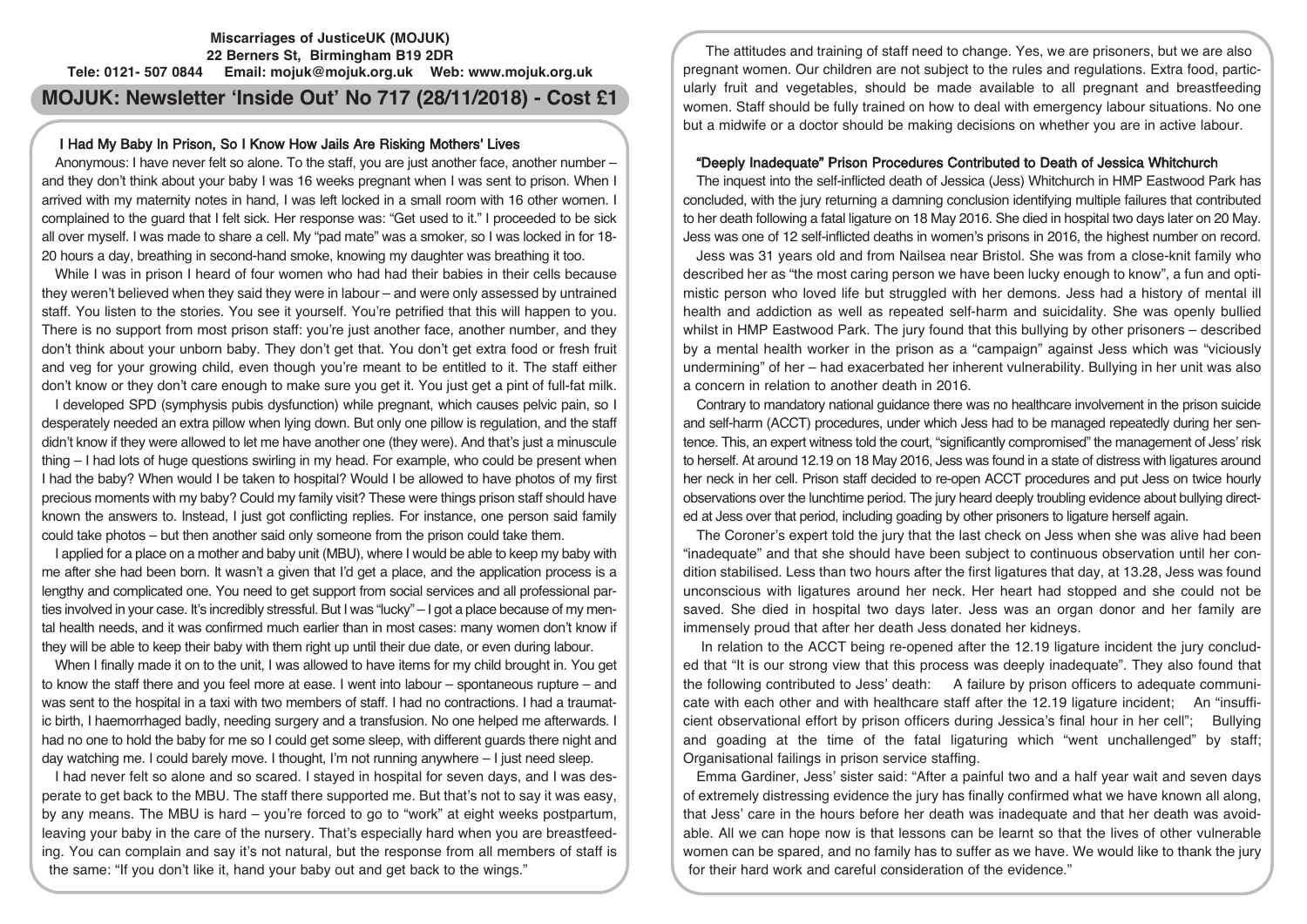Selen Cavcav, caseworker at INQUEST said: "A jury member at this inquest asked the pertinent question: 'Given her presentation, should Jessica have been incarcerated in prison at all?' This critical conclusion clearly answers that. This country criminalises women for their own suffering, imprisoning them in places that cannot possibly end the cycle of harm or keep them safe. Jess died in the year which saw the highest number of deaths in women's prisons on record. Preventable deaths like hers continue, yet the current action from the government is insufficient. What is urgently needed is focused work across health, social care and justice departments to dismantle failing women's prisons and invest in specialist services for women in the community."

### Iran: Lawyer Faces 74 Lashes for Questioning Detainee's Death

An Iranian lawyer who raised questions about the death in custody of a young client has himself been sentenced to three years in prison - with 74 lashes. According to pressure group the Center for Human Rights in Iran, Mohammad Najafi has been sentenced for 'disturbing the state' and 'publishing falsehoods' after advocating for a young client who died in police detention. Najafi began his sentence in the western city of Arak on 28 October. In January 2018, he had told media outlets about the case of Vahid Heydari, 22. He had suggested that the authorities were trying to cover up the real reason for Heydari's death by claiming he had committed suicide. Officially the judiciary are responsible for ensuring the safety and well being of detainees held in state custody but no one has been investigated or held responsible for the death. Instead Judge Ghasem Abdollahi of the Appeals Court in Markazi Province upheld the three-year prison sentences and 74 lashes for Najafi and activists Ali Bagheri and Abbas Safari. 'I have been a lawyer and writer for years and during this time I have been repeatedly charged and acquitted,' Najafi said in May this year. 'The authorities themselves have told me that they are trying to grind me into oblivion.' Najafi's lawyer has filed a complaint with the Iranian Supreme Court. The New York-based Center for Human Rights in Iran describes itself as an independent, nonpartisan and nonprofit organization working to protect and promote human rights in Iran. The group has also raised new concerns about imprisoned defence lawyer Nasrin Sotoudeh, saying she has been barred from receiving visits from her children and other family members in Tehran's Evin Prison. 'First the Iranian authorities imprisoned Sotoudeh for defending human rights and now they're harassing her in jail by taking away the few rights she has left, including visits with her children,' said Hadi Ghaemi, executive director.

### Prison Inmates Engaged in Fighting California's Deadly Ever Wildfire Paid \$1 an Hour

Andrew Buncombe, Independent: Around 200 prisoners are involved in the fight against the Camp Fire, that has so far claimed 77 lives and destroyed the community of Paradise in northern California. Around 1,000 people have been listed as missing by emergency teams, although the list is not considered fixed. Meanwhile, as many as 3,700 inmates are among the estimated 9,000 firefighters currently tackling various blazes throughout the state. Approximately 2,600 of those are 'fire line qualified'inmates. "An inmate must volunteer for the fire camp programme; no one is involuntarily assigned to work in a fire camp," Alexandra Powell, a spokesperson for the California Department of Corrections and Rehabilitation (CDCR), told The Independent. Volunteers are screened on a case-by-case basis and must have "minimum custody" status, or the lowest classification for inmates based on their sustained good behaviour in prison, their conforming to rules within the prison and participation in rehabilitative programming, she said. She said volunteers must must have five years or less remaining on their sentence to be considered

Reports suggest the use of inmate labour to tackle wildfires saves the state as much as \$100m (£77.8m) a year, and that the so-called Conservation Camp Programme, has made prisoners available since the 1940s. Yet, campaigners say their involvement is not without problems. At least six inmates are believed to have died fighting fires since 1983 and the prisoners do not receive the same legal protections as other firefighters, the activists said. "Most prisoners want to work, and jobs for prisoners can be a very positive thing. A job can provide an escape from the crushing monotony of prison life – a chance to do something productive, earn a little money, and maybe even learn some skills that are useful in and of themselves and useful when reentering society," said David Fathi, director of the national prison project at the American Civil Liberties Union (ACLU). He added: "That said, given the vast power inequality between prisoners and their employers, there is also a persistent and real potential for exploitation and abuse.

"Prisoners are excluded from the legal protections enjoyed by all other workers. They're not allowed to unionise. They're not covered by minimum wage laws, and the paltry wages they do earn can be seized by the prison." Ms Powell, of the CDCR, said inmate firefighters receive wildland firefighting training from California Department of Forestry and Fire Protection (CAL Fire), and would obtain the same amount of training as a seasonal firefighter. "It is important to note that through rehabilitation, and programmes like the fire camp programme, inmates learn useful skills that can help them on the outside," she added.

# IPP Prisoners Opportunities to Progress Towards Release

Hilary Benn: To ask the Secretary of State for Justice, what progress he has made on the review of sentences for public protection; and how many cases have been reviewed to date.

Rory Stewart: Whilst HMPPS is focused on giving all IPP prisoners opportunities to progress towards release, public protection is our priority. According to management information held by HM Prison and Probation Service (HMPPS), over 1,300 case reviews of prisoners serving a sentence of imprisonment for public protection (IPP) have been completed to date. These are psychology-led reviews designed to help post-tariff IPP prisoners, who have had at least two previous unsuccessful parole reviews and who have never been to open conditions or been released into the community. For this particular cohort, as of August this year, 131 such prisoners have subsequently achieved release, with a further 252 achieving a move to open conditions. More generally, HMPPS have been working to improve the management and progression of IPP prisoners for some time, which is evident in the increasing number of overall releases we have seen in recent years: 576 in 2016 and 616 last year.

# Review of Court of Appeal to Correct 'Technical Glitches'

Jon Robins, 'The Justice Gap': The government's law reform body looks set to review criminal appeals although it is unclear whether any review will satisfy the court's critics. Speaking at the Criminal Appeal Lawyers Association earlier in the month, Professor David Omerod, the Law Commissioner for criminal law, said that the group was 'keen' to turn its attentions to the Court of Appeal.

Last year the Law Commission shortlisted a review of the Court of Appeal's grounds for allowing appeals as a potential project. This followed a decision by the government to reject the recommendations of a 2015 House of Commons' justice select committee investigation into the Criminal Cases Review Commission. The MPs then urged the CCRC to be 'less cautious' and refer more cases back to the Court of Appeal. 'If a bolder approach leads to five more failed appeals but one additional miscarriage being corrected, then that is of clear benefit,' they said.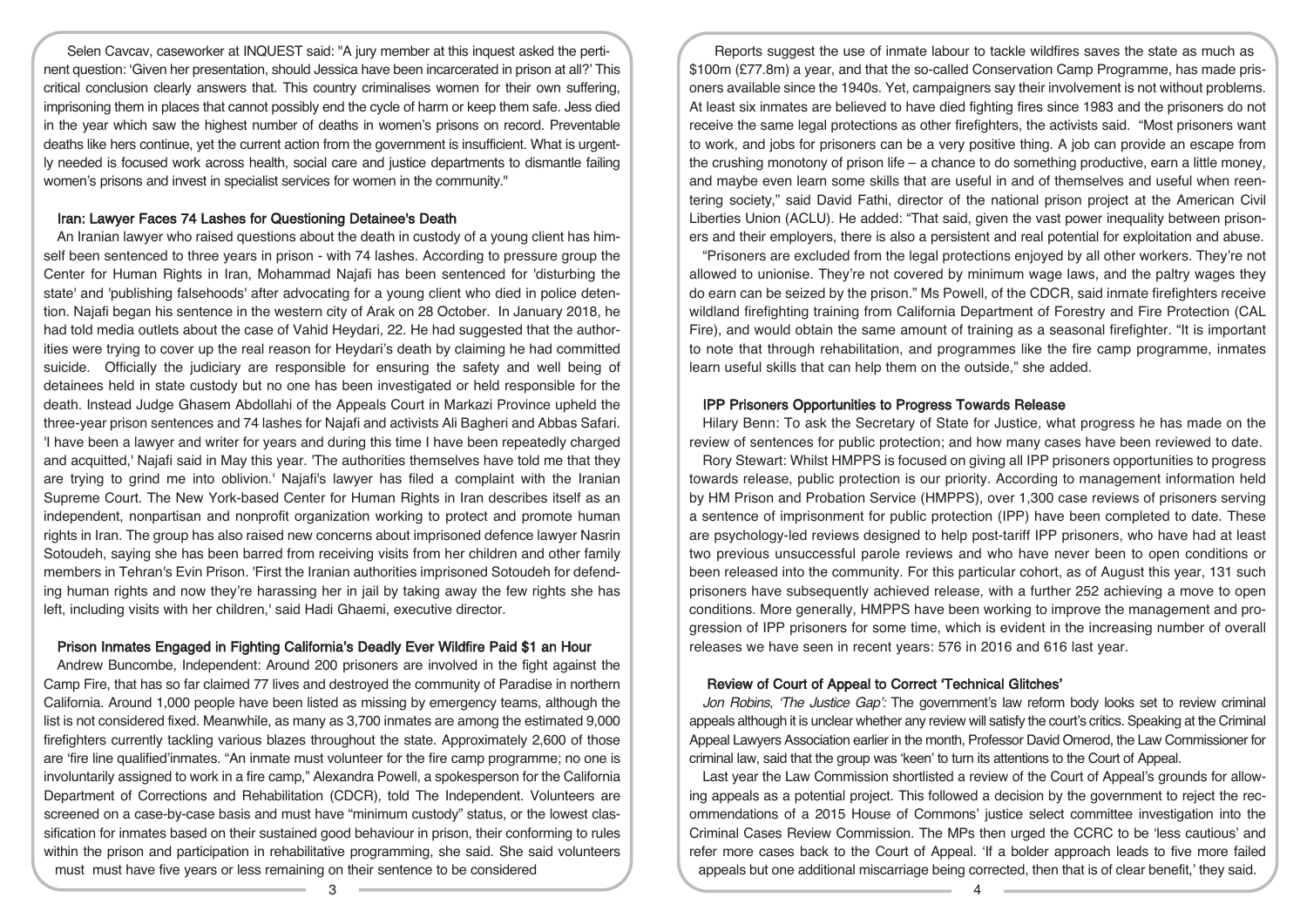In September 2015, the then Lord Chancellor Michael Gove ruled out acting upon the MPs' recommendation following the written assurance of a former Lord Chief Justice. Gove took the view that there was not 'sufficient evidence' that the court's approach had 'a deleterious effect on those who have suffered miscarriages of justice'. It is now understood that the focus of any review by the Law Commission is likely to correct 'technical glitches': for example, to clarify the court's powers to allow it to impose sentences to ensure serious offenders can be supervised forlongerin the community on release to protect the public; and to correct the period of disqualification for drink drivers serving time in prison.

The Law Commission would also look at reforms to cut down on unnecessary court hearings to save money and improve efficiency. To that end, the Law Commission would consider consolidating appeal rights and allowing the court to focus its resources on those cases which matter the most.

In the Law Commission's 13 programme for reform published at the end of last year, a review of the court was described as a 'potential' project. That specifically addressed concerns raised by the 2015 justice committee and the role of the Criminal Cases Review Commission 'and the continuing appropriateness of the arguably over restrictive "reasonable possibility" test' under the Criminal Appeal Act 1995. Albeit those concerns were framed in the context of dealing with the increasing work load of the Court. 'The CCRC serves an important function but is arguably struggling to fully realise its role in the appeals system given recent and numerous criticisms of decisions taken and cases referred to the Court of Appeal under the 1995 Act. The growing workload of the Court of Appeal… and the CCRC is also of concern, although the interests of access to a fair remedy must take precedence.'

### Secret Court Overturns Home Office Decisions to Deprive Two Men of British Citizenship

Duncan Lewis, Solicitors: Both E3 and N3 are British by birth and have Bangladeshi heritage. In June 2017, E3 was deprived of his citizenship after visiting Bangladesh to be present at the birth of his daughter. In October 2017, N3 was deprived of his citizenship after leaving the UK to go to Turkey for business for a few weeks. Both men were deprived of their citizenship on national security grounds days before they were due to return to the UK. They suddenly found themselves stranded in foreign countries without any source of income or support.

The Commission heard expert evidence from both sides and ultimately found that Bangladeshi citizenship law required both men to have formally applied to retain their Bangladeshi citizenship upon reaching the age of 21, and by failing to do so, they had allowed their citizenship to lapse. Since they did not possess Bangladeshi citizenship on the date of the British citizenship deprivation orders, the effect was to render them stateless. As such, the decisions were unlawful and both appeals were allowed.

The implications of the judgment are significant: 1. The UK can no longer deprive UK nationals, who are British by birth but of Bangladeshi origin, of their citizenship where they are over the age of 21 and where they have never applied to retain their Bangladeshi citizenship. To do so would render them stateless and would be unlawful. 2. Citizens who fall within this category who have already had their citizenship revoked can appeal the decisions or reopen their cases on the basis that they have been rendered stateless.

Solicitor for the Appellants, Fahad Ansari, commented: "While we welcome the decision of the Commission, it is of deep concern that there appears to be an ongoing practice of the Secretary of State to deliberately wait until individuals leave the UK before depriving them of their citizenship. If the Secretary of State had evidence that my clients were involved in criminal activity, he should have passed that information to the police and the Crown Prosecution

Service to put them on trial before they left the UK. Instead, he deprived them of their citizenship on national security grounds during their absence. The Secretary of State's practice of depriving individuals of their citizenship while they are abroad without any form of due process is nothing less than a return to the medieval penalties of banishment and exile."

### Nedim Yasar: Reformed Gangster Shot Dead After Book Launch

BBC News: A former Danish gang leader who produced a memoir detailing how he left a life of crime has been fatally shot just a day before his book's release. Nedim Yasar, 31, was targeted as he left a book launch on Monday 19th November 2018, in the Danish capital, Copenhagen. The gunman fled the scene on foot, police said. Yasar was taken to hospital but died of his injuries. His memoir, entitled Roots, was published on Tuesday. He had reported that he was the victim of an attempted assault last year.

In the incident on Monday, which was reported shortly after 19:30 local time (18:30 GMT), a suspect dressed in dark clothing fired "at least two shots" at Yasar, the Copenhagen Police Department said in a statement. An investigation is under way and police are "seeking witnesses" to shed light on the matter, the statement added.

Yasar, who was born in Turkey and arrived in Denmark at the age of four, had led the Copenhagen-based criminal gang Los Guerreros - a notorious gang with links to the drugs trade, according to police. He quit the gang in 2012 to join an exit programme after he discovered that he was going to be a father, Danish news agency Ritzau reported. He then became a mentor for young people and made a name for himself with a show on local radio station Radio24syv. Following news of Yasar's death on Tuesday, the station tweeted an image of its office building with the Danish flag at half mast in tribute, along with a message that reads: "Farewell Nedim Yasar, and thanks for everything."

# Litigants In Person – An Inherent Problem With the Justice System

Matthew Richardson, barrister at Coram chambers considers the fundamental problem with re-shaping our justice system around a huge increase in litigants in person, caused by the removal of legal aid provision from most cases

There is an inherent problem at the heart of the justice system of England and Wales. It comes as a direct result of cuts to legal aid provision, in the form of a huge increase in the number of litigants in person. This article sets out to consider the fundamental flaw in a system that is increasingly built on the expectation that just and fair outcomes can still be achieved to an acceptable level when a significant portion of litigants do not have the benefit of a lawyer.

For the record, what this article is not is an evidence-based analysis of the measurable impact that the post-LASPO rise in litigants in person (LiPs) has had, for example on rates of conviction in the criminal courts or rates of child arrangements orders in the family courts. For one thing, the glaring absence of proper statistics from the government makes the task of writing such an article virtually impossible. For another, as will be shown below, there is a problem of such a vital nature that showing it does not rely upon statistics and gathered evidence.

The problem is building a system of justice that relies upon people representing themselves overlooks the inherent fact that it punishes people who are less able to litigate, rather than whose case is less deserving. This is not how a fair system should operate. A case should be decided on the basis of the relative merits of each side's evidence and argument.

(And make no mistake: our system's rules include specific provisions that LiPs cannot use the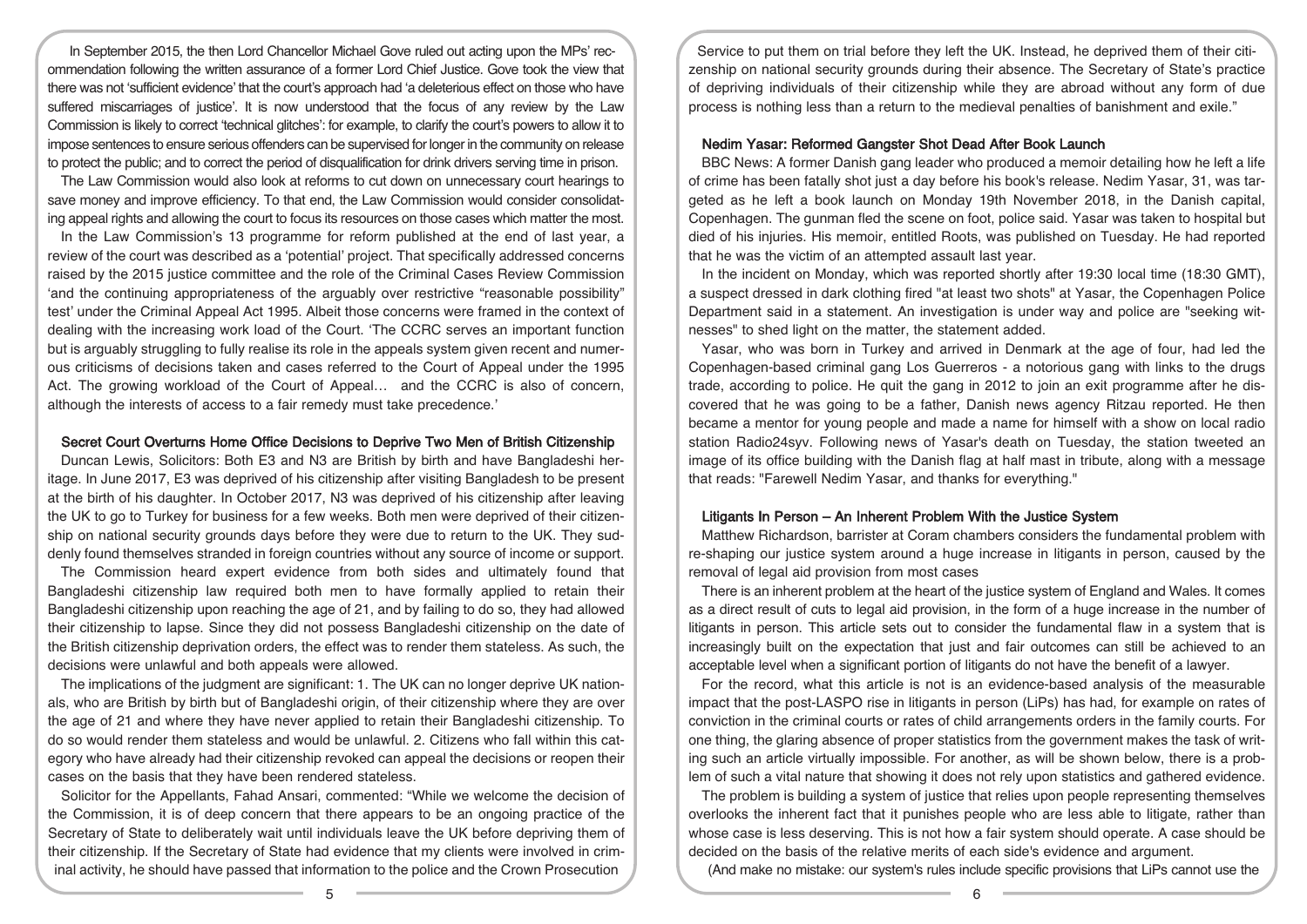absence of a lawyer as an argument that the case they present should be analysed differently. This must be right: simplifying the system to remove inefficiency and irrelevance, thus making it easier for litigants in person to engage with, is one thing but doing so past a certain point is to reduce the system's integrity. This is why the system cannot permit the fact of not having a lawyer to be part of the reasoning behind a final outcome – the laws are the laws and the rules are the rules, and to have a system that demands less of some parties than of others is to have a system that is not fair.)

Clarity of thought and subtlety of understanding are not by any means universal and the reason people need lawyers is that often the justice and fairness in a situation are difficult to identify and difficult to explain. A system of laws to govern a nation of millions will always be complex and therefore so will navigating it in difficult disputes. Such navigation requires expertise.

A lot of people have not been taught how to think well. Errors and bias in thinking are common. Human brains are flawed machines, highly prone to error. A cruel irony is that among the flaws is an inability to realise the mistakes we tend to make. Clear, logical, evidence-based thinking is a skill that requires training and practice. Therein lies the problem with creating a situation where vast swathes of people are forced to represent themselves. Whilst some exceptional LiPs will have the skills needed to present their case to a high-enough standard, across a large enough set of people (for example the 64,000 people, or 64% of the total number, who brought private family cases acting as LiPs in 2016-17) an unacceptably large majority of those people will simply lack the ability to identify their best evidence or their best arguments let alone present them effectively.

There is a vital difference between having a good case and finding and presenting that case. The fairness in a dispute can only be identified by the court if the court is able to clearly perceive the different sides. If a party is inherently less able to find the crucial evidence and connect it to the relevant law, then that party is inherently less able to present their case in the best way.

The justice system does not, and cannot, care about things that aren't presented to the court. In court it's not about what's true in real life, it's about what's true on the evidence. As Lord Neuberger, the former President of the Supreme Court, said in 2017: "I have no doubt but that the legal team can make a real, often a crucial, difference to the outcome of a case, in identifying the issues, the points to be taken, the evidence to be called and the authorities to be read. In the 1983 House of Lords Air Canada case in 1983, Lord Wilberforce said this: 'There is no higher or additional duty to ascertain some independent truth. It often happens, from the imperfection of evidence, or the withholding of it, sometimes by the party in whose favour it would tell if presented, that an adjudication has to be made which is not, and is known not to be, the whole truth of the matter: yet if the decision has been in accordance with the available evidence and the law, justice will have been fairly done.'"

A lawyer's job is to find and present the best case they can. And there is a reason why it's a job in the first place – this is a difficult matter of specialism and expertise, and one that requires resources (such as those offered by law firms and barristers' chambers). LiPs will never get close to being able to compete. Therefore, ultimately, in most situations, a LiP will be disadvantaged in all but the most straightforward cases compared with someone represented by a trained and competent lawyer. With a system populated by large numbers of LiPs, it is inevitable that strong cases and good arguments will go unheard.

If we want our system to produce outcomes based on who has the clearest evidence and the strongest arguments then we need to provide everyone with the ability to present them. Our system no longer does so. Ours is now a system where those with more money to pay for lawyers are more likely than ever before to win cases. If lawyers' primary concerns are winning their clients' cases then perhaps this is of minor concern because the more often a lawyer comes up against a LiP the

more often they are likely to secure the outcome their client wants. However, if we care most about our system being one that produces fair and just results then this is a major problem.

The government has decimated legal aid provision and now appears intent on simply adjusting the administration of the system to make it easier for LiPs to use. This is simply not good enough. We don't think about simplifying the medical system so people can diagnose and treat themselves, why are we treating the justice system differently?

If anyone could do the job of a lawyer, there would be no need for the expansive and exacting set of rules and regulations governing how solicitors and barristers deliver their services. Ours is a regulated profession for a reason  $-$  it is both important and complicated  $-$  and if cases weren't difficult to argue then we wouldn't need judges to decide them.

Ultimately, one is brought back to the question of why we have legal aid at all. The answer is to provide access to justice. We provide lawyers to those who cannot or should not be expected to pay for them because it is more important that all people have access to fair outcomes than it is that some people will have to pay tax to enable them.

Giving access to the litigation process and to a courtroom is not the same thing as giving access to justice if the playing field is inherently uneven, which it is for most litigants in person.

### Scotland: Number of Prisoners on Home Release Drops Following Introduction of Stricter Rules

Scottish Legal News: The number of inmates released from prisons on a home release tag has dropped by 75 per cent following the introduction of rules brought in after a man committed murder while on the run. New rules governing home detention curfews were outlined in October after the killing of Paisley man Craig McClelland. Chief executive of the Scottish Prison Service (SPS), Colin McConnell, told Holyrood that the new rules had cut the number of prisoners granted home release from 30 per week to seven. James Wright was unlawfully at large, having breached his home release curfew five months earlier, when he murdered Mr McClelland.

Following a review of the scheme in the wake of that case, Justice Secretary Humza Yousaf has announced "additional safeguards", among them extra exclusions preventing prisoners being considered for home detention curfew. There is now a presumption against releasing people who have been involved in acts of violence. Mr McConnell said: "In terms of the situation now, there is a considerable restriction and presumption against the grant of HDC, which has resulted in, since these new measures were introduced, approaching a 75 per cent reduction. "Where at one time we may well have been between 25 and 30 grants of HDC per week, we're now down to seven." He also said prison governors should "take a broad look at someone's offending history".

He said: "I think if there's any indication that certainly if somebody has used a weapon or an implement against another person, but any sort of indication of meaningful serious violence, almost no matter how far back that is, my encouragement to governors is to be cautious. "The presumption would be, with somebody with a back-story like that, I would be reluctant to grant them HDC. And that's the guidance I'm giving to governors."

In response to the question whether this could hold back prisoner rehabilitation, he said: "I think, over time, if we have a mature discussion about that in the light of experience, it might well be that a different consideration might well emerge. But I think that will be based on experience and mature discussion. "It might well be that the view forms that my approach and SPS's approach currently is far too narrow, too conservative - with a small c - in that sense. "But at the moment I think our approach is reasonable, and probably necessary, in order that we can establish some confidence going forward in the HDC decision-making process."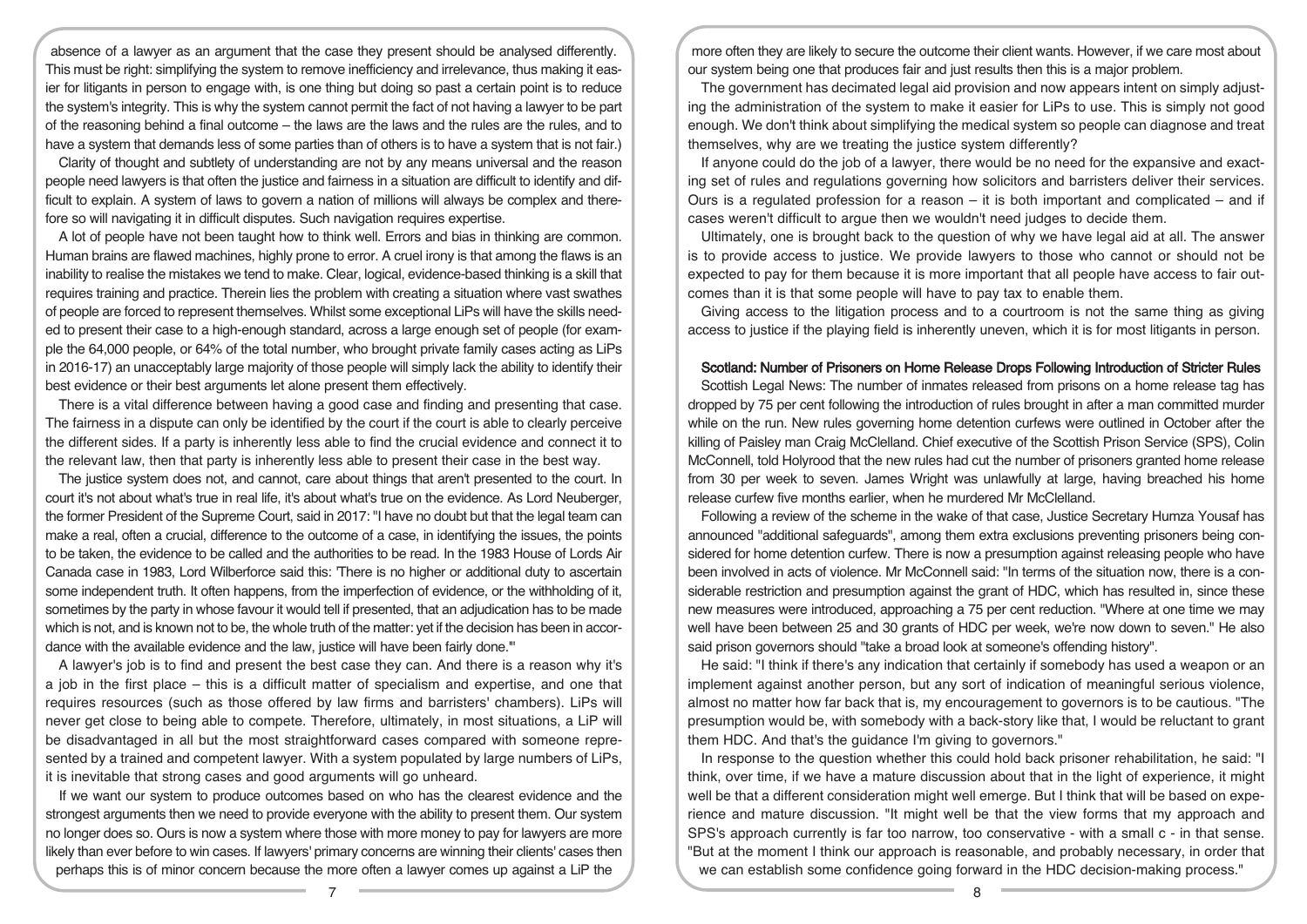### Peers Criticise Growing Use Of 'Henry Viii' Powers By Successive Governments

In a report the House of Lords Constitution Committee criticised the seeking of broad delegated powers that permit the determination as well as the implementation of policy, and in particular the use of such powers to create criminal offences and establish public bodies.

The report concludes that: Delegated powers are necessary: "they allow Parliament to focus on the important policy frameworks and decisions and leave the detail of implementation to secondary legislation". Broad or vague powers, sought by the Government for convenience or flexibility, are unacceptable: "The Government must provide a full and compelling justification for all delegated powers and it is for Parliament to decide whether that justification is acceptable." Henry VIII powers, which permit changes to primary legislation to be made through secondary legislation, "are a departure from constitutional principle".

Secondary legislation has been used inappropriately to give effect to significant policy decisions. Scrutiny of statutory instruments is an essential part of Parliament's work, and the Government must take more account of parliamentarians' concerns when deficiencies are identified. "If it does not do so, in exceptional circumstances Parliament should use its powers to block such instruments and require the Government to think again."

Chair of the Committee Baroness Taylor of Bolton said: "We are very concerned about the increasing use of broad delegated powers by successive Governments. Delegated powers should not be sought purely for the convenience of the Government, especially where it is hard for Parliament to assess how they might be used. "Parliament has rarely rejected secondary legislation, and this remains the right approach. However, such restraint may not be sustained if the Government persists in the inappropriate use of delegated powers. We remind the Government that defeat on a statutory instrument need not be considered momentous or fatal. The Government can always lay a revised instrument the following day to respond to Parliament's scrutiny and correct deficiencies."

#### "Madam Moneybags'" Legal Bid for Review of Conviction for Brothel Keeping 'Time-Barred'

Scottish Legal News: A woman found guilty of running a brothel and escort business in Edinburgh who claimed she suffered a "miscarriage of justice" has failed in a legal challenge against a decision of the Scottish Criminal Cases Review Commission (SCCRC) to reject an application to refer her case to the High Court of Justiciary for an appeal. Margaret Paterson, dubbed "Madam Moneybags" following her conviction in 2013 of a number of offences relating to aiding prostitution, claimed that the decision not to refer her case was "procedurally unfair" because the SCCRC had taken into account two letters from the Crown Office on its policy on prostitution which she had not seen. However, a judge in the Court of Session refused the petition for judicial review because the petitioner failed to raise the proceedings within the statutory three-month time limit.

'Crown Office policy' - Lady Clark of Calton heard that the petitioner, who was sentenced to five years' imprisonment following her trial in 2013, had sought leave to appeal against her conviction and sentence, but having been granted leave to appeal against sentence only her appeal was ultimately refused. In December 2014 the petitioner made an application to the respondent and alleged that she had suffered a miscarriage of justice, on the basis of alleged "defective representation, prejudicial pre-trial publicity and judicial misdirection". After investigation and further procedure, the respondent issued a decision and statement of reasons dated September 2015 and a decision and supplementary statement of reasons dated 31 May 2016, explaining that it had "finally decided" not refer the case.

Following an application for review by the petitioner dated 19 December 2016, in which her solicitor raised the issue of the "Crown Office policy" not to prosecute individuals operating licensed saunas as brothels, the respondent issued a further decision and statement of reasons dated 27 January 2017, which concluded not to make a reference to the High Court in respect of all the grounds raised. The petitioner then lodged the petition for judicial review on 25 April 2017 seeking reduction of the respondent's decision dated 27 January 2017 and an order requiring the respondent to reconsider its decision. The basis of the challenge was that the respondent had decided not to make a reference after taking into account the two letters from Crown Office, which had not been seen by the petitioner. The letters explained that in the 1980s there was a local authority licensing scheme in place whereby prosecution for keeping brothels would not take place in certain circumstances, and the petitioner claimed that this "policy" led to the Crown ceasing prosecutions against 11 others accused of similar offences.

However, in its statement of reasons the respondent explained that the ground of review was "the same, or substantially the same, as one of the grounds submitted by the applicant's solicitors to the commission in the course of its previous review" and that there was no good reason for disagreeing with that outcome, as the 1980s scheme was not relevant to the applicant's case since her convictions did not relate to any premises licensed by the local authority.

'Not a Miscarriage of Justice' - Having been granted permission for her judicial review to proceed, the issue for the court was whether the petitioner had made her application to the court before the end of the period of three months beginning with the date on which the grounds giving rise to the application first arose, as set out in section 27(1)(a) of the Court of Session Act 1988; and/or whether in the circumstances it was equitable to extend the three-month period under section 27A(1)(b). On behalf of the petitioner it was submitted that the December 2016 application amounted to a "fresh application" and the petitioner was not simply asking the respondent to remake an earlier decision, because "new information" had become available that the "non-prosecution policy" was wider than that described by the respondent in its statement of reasons dated May 2016.

In that event the three-month time limit ran from 1 February 2017 - the date of notification to the petitioner of the decision and statement of reasons dated 27 January 2017 - meaning the petition, having been lodged on 25 April 2017, was "not prima facie time barred". In relation to extending the time bar, counsel accepted that there was a public interest in the finality of criminal proceedings, but submitted there was also important considerations in relation to the "interests of justice" if an individual accused was convicted in a "miscarriage of justice", such as in the case of the petitioner, who had been prosecuted in circumstances where the Crown did not disclose potentially relevant information about a relevant prosecution policy.

However, the principal submission for the respondent was that the application by the petitioner for judicial review was "time barred". The grounds of review were to the effect that the decision was procedurally unfair because it was based on material from the Crown Office letters that had not been seen by the petitioner, but it was plain from the decision and reasons dated 27 May 2016 that it would have been open to the petitioner to raise an action of judicial review from that date. It was argued that the time limit started to run from 27 May, or, at the latest, 22 August 2016 when the respondent refused a request by the petitioner to provide a copy of the Crown letters about the prosecution policy, but the petition was not lodged until 25 April 2017. Counsel for the respondent submitted that, if the court did not accept the time bar plea, it was not equitable in all the circumstances to extend the three-month period due to the general public interest in the efficiency of administration; the length of delay; the lack of any fault by the respondent for delay;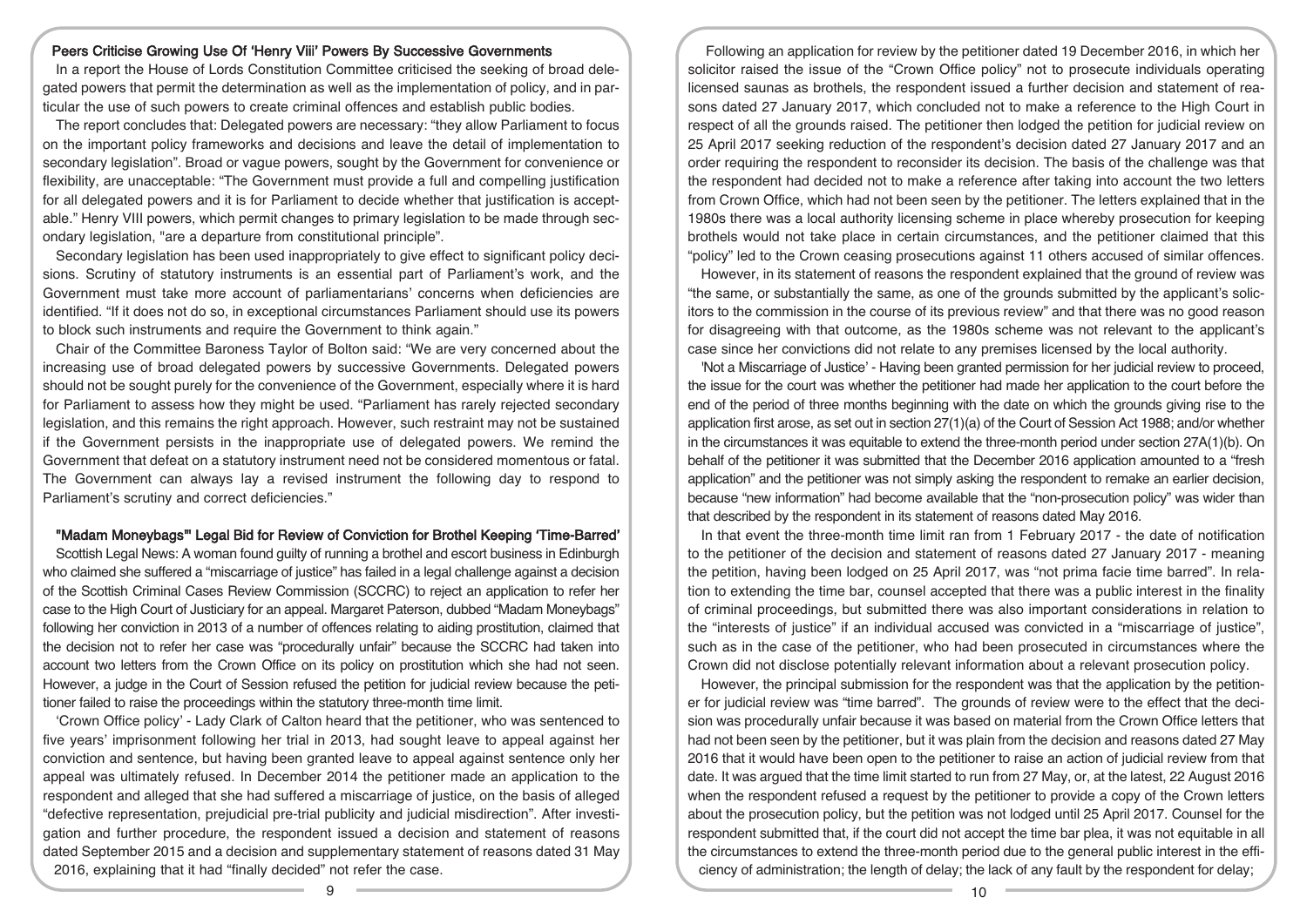the availability of legal representation and assistance to the petitioner and the information available to the petitioner on which to raise a judicial review petition timeously.

'Not equitable to extend time limit' - In a written opinion refusing the petition, Lady Clark said: "My starting point is a consideration of the terms of section 27A(1)(a) of the 1988 Act. In my opinion the statutory wording is perfectly plain. It is necessary to identify 'the date on which the grounds giving rise to the application first arise'. In some cases this identification might cause some difficulty but not in this case. I consider that the grounds underpinning the petition relate to the decision by the respondent to reach a decision based on material not seen in full by the petitioner. The petitioner claimed that this was procedurally unfair and contrary to natural justice. It is clear from the factual history, which I have summarised, that the petitioner was informed that the respondent relied on the Crown Office letters as partially disclosed in its decision and supplementary statement of reasons dated 31 May 2016. I consider that it was open to the petitioner thereafter to make a timeous challenge by way of judicial review on the grounds which underpin the present petition. The petitioner failed to do so and the present judicial review was not brought within the time limits specified in section 27A(1)(a) of the 1988 Act."

In considering the arguments in relation to the extension of the time limit under section 27A(1)(b), the judge observed that the expectation of counsel for the petitioner appeared to be that if the full terms of the Crown Office letters could be obtained, somehow this would assist her case. Lady Clark added: "This expectation seemed to be based on a rather unrealistic hope standing the terms of the prosecution policy which had been disclosed. I take into account that there have been months of delay before raising the present petition and in my opinion no good reason has been advanced to justify such a delay. Having considered all the factors prayed in aid by counsel for both parties, I am not persuaded that it is equitable to extend the period of three months selected by the legislature for reasons of good governance and public policy."

### Avagyan v. Armenia Not Allowed to Question Forensic Witness Violation of Article 6

The applicant, Khosrov Avagyan, is an Armenian national who was born in 1946 and lives in Yerevan. The case concerned the applicant's complaint that he had not been able to examine forensic experts in court although their evidence had played a key role in his conviction for murder. The charges arose from the fact that he had inherited an apartment from an elderly lady who had died in January 2007. The initial autopsy found that the lady and her sister, who died at the same time, had suffered from hypothermia. In June the ladies' niece complained that the apartment had actually been left to her in an earlier will and the authorities began an investigation. They ordered post-mortem forensic examinations, which found that both sisters had died of phosphorous poisoning. Mr Avagyan was charged with fraud and two counts of murder for gain in September 2007 and placed in detention. At his subsequent trial he asked for the experts who had delivered the conflicting autopsy reports to be summoned but the courts repeatedly rejected that request. He was found guilty on two counts of aggravated murder for gain and sentenced to life imprisonment in October 2008. His appeals were all dismissed. Relying on Article 6 §§ 1 and 3 (d) (right to a fair trial and right to obtain attendance and examination of witnesses) of the European Convention on Human Rights, Mr Avagyan complained that he had not been given the opportunity to examine the experts in order to challenge the credibility of their opinions, which had been decisive in securing his conviction. Violation of Article 6 §§ 1 and 3 (d) Just satisfaction: 900 euros (EUR) for non-pecuniary damage.

### Eleven Inmates of Grevena Prison Ill-Treated During Search of Their Cells In 2013

In Chamber judgment in the case of Konstantinopoulos and Others v. Greece (no. 2) (application no. 29543/15) the European Court of Human Rights held, unanimously, that there had been: The case concerned inmates of Grevena Prison who had complained of ill-treatment inflicted on them by members of a special police anti-terrorist unit during a surprise search of their cells in April 2013. a violation of the substantive and procedural limbs of Article 3 (prohibition of inhuman or degrading treatment) of the European Convention on Human Rights as regards eleven of the applicants, and no violation of the substantive and procedural limbs of Article 3 as regards ten of the applicants. The Court found in particular that the injuries found on eleven of the applicants had occurred during the April 2013 search and that they had attained the requisite threshold of severity to fall foul of Article 3. The Court also ruled that the acts in question had constituted ill-treatment rather than torture. The Court noted failings on the part of the Greek authorities during the investigation into the allegations of ill-treatment, considering that the latter had not been thorough, prompt or independent.

Principal facts: The 22 applicants are Greek, Albanian and Bulgarian nationals who are detained in Grevena Prison (Greece). On 13 April 2013 a surprise search was carried out of cells in Grevena Prison on the basis of information pointing to a possible prison break or mutiny. The search was conducted in the presence of a public prosecutor by prison staff, assisted by police officers belonging to the IIEKAM" (a special anti-terrorist unit). After the search 28 prisoners were examined by the prison doctor, who noted bruises and traces of dermatitis, but was unable to determine their cause.

A few days later, a number of prisoners lodged a complaint with the public prosecutor's office of Grevena Criminal Court, alleging, in particular, that the EKAM officers had made excessive use of Tasers against 31 prisoners, had struck them and verbally abused them and had forced them to crawl on their hands and knees to the prison sports hall, strip naked and stand facing the wall for some time. A preliminary investigation was conducted, reaching the conclusion that no disciplinary offence had been committed. The police chief shelved the case. In November 2014 the public prosecutor with the criminal court decided that there was insufficient circumstantial evidence to bring criminal proceedings. The following month, the prosecutor with the court of appeal decided to drop the case.

Decision of the Court - Article 3 (prohibition of torture and inhuman or degrading treatment) 1. JI / - treatment inflicted on eleven applicants (substantive limb)

The Court noted that the EKAM police unit had not been suddenly called in to deal with any spontaneous prison mutiny. Their intervention had been ordered and organised by the prison authorities and the public prosecutor's office. The applicants had therefore not been injured during a random operation which might have given rise to unexpected developments triggering an impromptu reaction from the police, but during an operation which had been planned and sufficiently prepared for in terms of risk assessment. The Government attempted to justify the use of force with arguments relating to general security in the prison. Drawing on the findings of the prosecutor who had conducted the investigation, the Government submitted that the EKAM unit had been warned by the prison authorities that most of the prisoners were armed with improvised knives, that some prisoners had thrown objects at the EKAM officers, kicked over tables and attempted to occupy the corridor running along the cells in order to take control of the area outside the cells and confront the police. However, the Court noted that the same report pointed out that the prisoners had gone into their cells and that the cell doors had been immediately closed. Subsequently, the doors had been opened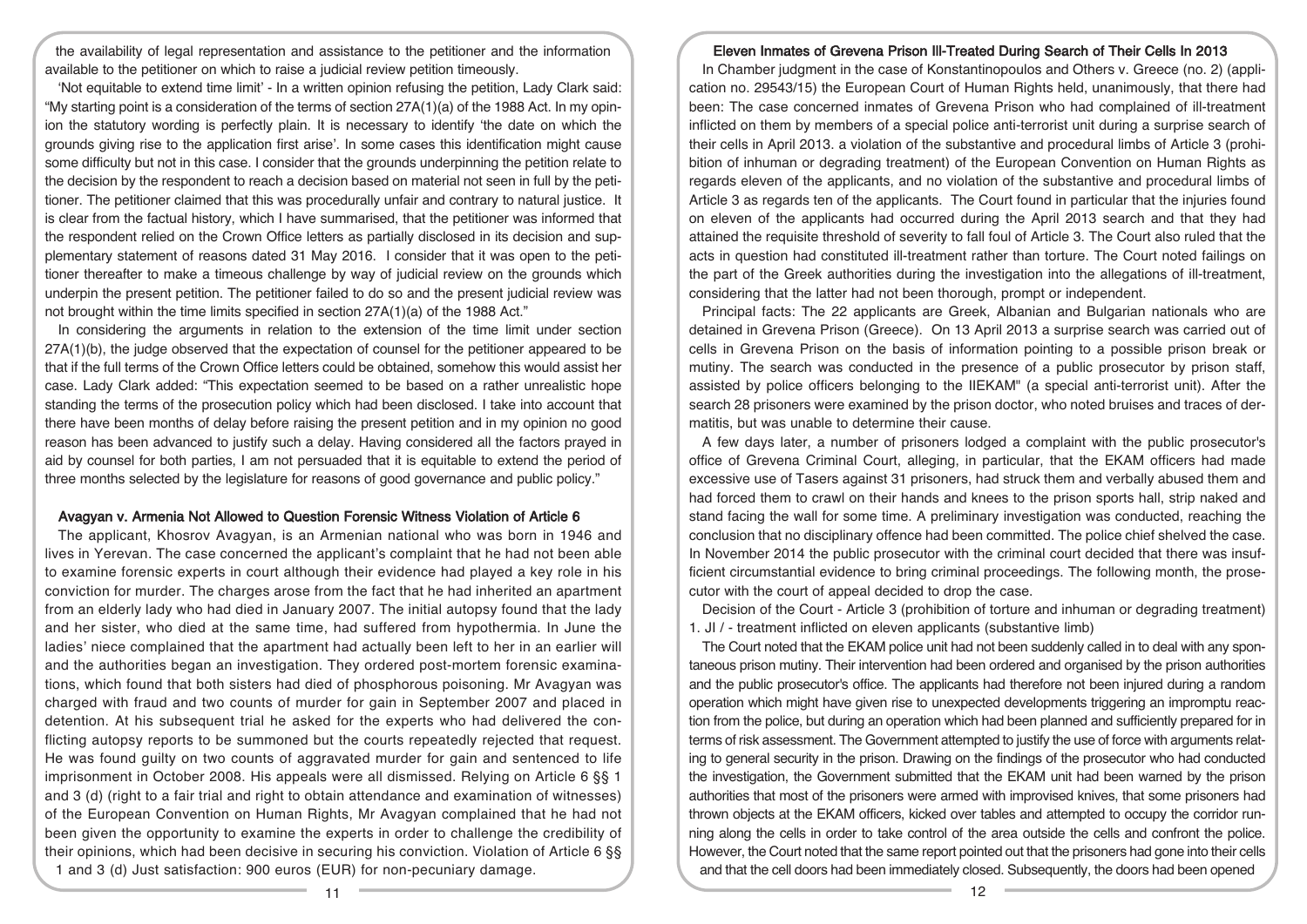one by one and the EKAM officers had entered the cells in order to prevent any attempt at resistance by the prisoners or attacks with the aforementioned improvised weapons. The Court deduced that the whole EKAM team and the prison staff should have searched just one cell and its three occupants. Even supposing the latter had refused to comply, the Court considered that the security of the prison and the need to check on three prisoners who might have thrown objects and kicked over tables had necessitated the use possibly of truncheons, but certainly not of Tasers. However, the forensic doctor's report had specified that some of the applicants had injuries which could have been caused by Tasers. Furthermore, during the administrative inquiry, one of the police officers questioned had stated that when the prisoners had reacted aggressively by throwing objects and kicking over tables, the police officers had used their Tasers. The Court therefore considered that the injuries noted on eleven of the applicants (in the forensic doctor's report) had occurred during the search of 13 April 2013, and that they attained the requisite threshold of severity to fall foul of Article 3. It also held that those applicants had sustained ill-treatment and not been tortured. There had therefore been a violation of Article 3 in respect of eleven applicants.

2. Lack of an effective investigation as regards eleven applicants (procedural limb)

The Court voiced doubts about the impartiality of the prison doctor, who had been a prisoner himself and who, after examining the applicants at the end of the cell search, had claimed that he was unable to determine the cause of the bruises and traces of dermatitis. The Court also noted that the senior police officer and the public prosecutor had not intensified their investigation despite all the contradictory statements emerging about the use of Tasers. It further observed that the authorities had not acceded to the request submitted by the applicants' representatives for a copy of the audio and video recording of the prison on the day of the search. Moreover, the authorities had failed in their obligation to conduct a thorough and prompt investigation: some twenty months had elapsed between the time of the applicants' complaint and the authorities' decision to discontinue the case.

The Court also considered that there had been no independent inquiry into the allegations of ill-treatment: the inquiry had been assigned to a prosecutor attached to Grevena Criminal Court, even though the prosecutors of that court were also the prosecutors responsible for supervising Grevena Prison, one of whom had, furthermore, been present during the cell search of 13 April 2013. As regards the action for damages provided for in Article 105 of the Civil Code, the Court noted that that provision only applied to cases of damage caused by unlawful acts by State bodies in the exercise of public authority. In the instant case, however, the administrative inquiry had detected no unlawful act or omission on the part of the police. Therefore, an action based on Article 105 would have had no real chance of succeeding. In that connection, the Court pointed out that the obligation imposed by Article 3 on a State to conduct an investigation geared to identifying and punishing persons responsible for ill-treatment would be illusory if, in the context of a complaint lodged under that article, the applicant were required to exhaust a remedy which could only lead to an award of damages.

The Court therefore noted shortcomings on the part of the Greek authorities in the investigation conducted into the allegations of ill-treatment, and held that that investigation had not been thorough, prompt or independent. There had therefore been a violation of the substantive limb of Article 3 (investigation) in respect of eleven applicants. The Court held that Greece was to pay each of the eleven applicants, whose names were specified in the judgment, 10,000 euros (EUR) in respect of non-pecuniary damage, and EUR 1,500, jointly, in respect of costs and expenses.

# New Sentencing Code to Help Prevent Unlawful Sentences Being Handed Out

A new Sentencing Code will reduce the number of unlawful sentences being handed out and save £250 million over ten years, the Law Commission has announced today. When they sentence offenders, judges have to contend with more than 1,300 pages of law filled with outdated and inaccessible language. This law is contained in over 65 different Acts of Parliament, and has no coherent structure. This makes it difficult for judges to identify and apply the law they need, which can slow the process of sentencing and lead to mistakes. The Commission is recommending that anyone convicted from now on should be sentenced under a simplified and modern Sentencing Code. This would mean that judges would no longer need to search back through layers of old law. This would decrease the number of unlawful sentences handed out, avoid unnecessary appeals and reduce delays in sentencing.

The Need For Reform: Last year, 1.19 million sentences were handed out to offenders in England and Wales. However, the unnecessary complexity of sentencing legislation has led to a disproportionate number of errors and unlawful sentences being imposed. For example, one study found that over a third of sentences (36%) considered by the Court of Appeal involved an unlawful sentence.

The outdated language and need for judges to examine historic versions of sentencing procedure law also gives rise to inefficient court procedures. Combined with other pressures on the criminal justice system, this contributes to significant delays in justice for victims and offenders. On average, it takes 53 days in a magistrates' court and 200 days in the Crown Court from charge to the end of the trial process. These problems damage public confidence in sentencing but also result in delays, an unnecessary number of appeals, and waste millions in public money.

### HMP Manchester – Less Safe and Respectful - Marked Deterioration

HMP Manchester, a local jail with a small number of high-security prisoners, was found by inspectors to have become less safe and respectful, and deteriorated in its provision of training and education, over four years. 39 Recommendations from the last inspection had not been achieved.

Peter Clarke, HM Chief Inspector of Prisons, said that in 2014 the prison had been assessed as reasonably good across all four of HM Inspectorate of Prisons' 'healthy prison tests.' In June and July 2018, only its rehabilitation and release work had remained reasonably good. It was now assessed as 'not sufficiently good' for safety, respect and purposeful activity, in what Mr Clarke described as a "disappointing inspection". He warned the prison against complacency in its view of its own performance.

Levels of violence were significant, had increased since the last inspection and were now comparable to similar prisons. In the six months to the inspection there had been 177 assaults, 45 of them on staff, a threefold increase since 2014. Use of force by staff was also increasing and was now also comparable to levels in similar prisons. The quality of scrutiny had not, however, kept pace with the increase. Two-thirds of prisoners said they had felt unsafe during their time at Manchester, and a third felt unsafe at the time of the inspection. Nearly two-thirds indicated that they had been victimised by other prisoners and over half felt victimised by staff.

Inspectors noted good, if new, work to tackle poor behaviours at the jail, though the prison was urged to address its weakness in "consideration of the influence on violence of poor living conditions, the attitude of staff and illicit drug use." The prison had a significant drugs problem. Some 71% of prisoners said staff treated them with respect and a similar number said they knew a member of staff they could turn to if they had a problem. Inspectors saw "considerable staff enthusiasm" on a wing dedicated to the reintegration of difficult and challenging individuals